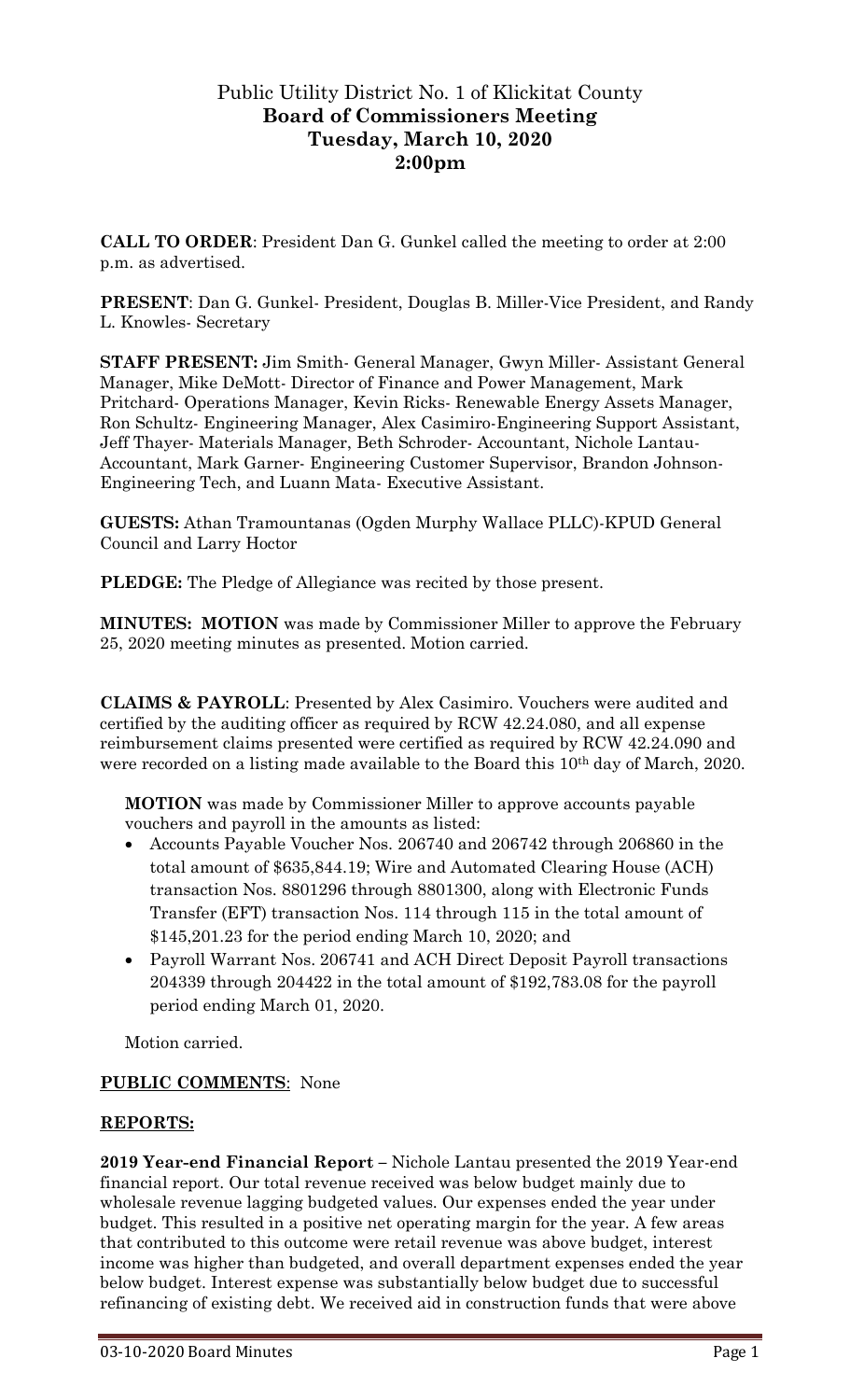budget and we reduced our capital project spending. Key financial metrics for 2019 were reviewed.

2019 was the first year with the new NISC financial system and we are beginning to appreciate the tools provided. Implementation related issues have been addressed and now we have additional tools and are in a better place.

**Power Management Report** – Mike DeMott presented the department report for February. Current and forward Mid-C Power prices and Sumas gas pricing was reviewed. Current water year is developing with limited precipitation expected in the near term with colder weather keeping snowpack in the mountains. We do not anticipate an early run off at this time.

We have taken advantage of lower prices and hedged 5MW heavy load purchases for July at \$34.70, August at \$46.90, and October at \$25.70. These prices will result in a financial outcome that will beat budget projections. The goal with hedging decisions is always to protect budget and limit KPUD exposure to adverse pricing.

Renewable Identification Number (RIN) and Low Carbon Fuel Standard (LCFS) credit pricing was reviewed. In February, we sold RINs related to gas in storage for future delivery. We are evaluating if a similar strategy should be followed with additional storage gas. LCFS provisional pathway application has been submitted to California Air Resources Board, the next step will be a site visit. We expect LCFS pathway approval in the 2<sup>nd</sup> quarter with RIN generation in the 3rd quarter.

White Creek's forecasted generation for 2020 was discussed. With the increased production in January and February, we will likely have a minimal generation share in November and December as our Tier 1 generation share will be reached earlier in the year. This will likely result in a negative revenue impact forecast. This forecast is subject to change as the year goes on.

**COMMISSIONER DAN GUNKEL –** Commissioner Gunkel reported that he attended the Klickitat County Economic Development Board meeting February 25th, 2020. They presented a preliminary evaluation of the buildable lands inventory for Klickitat County. The White Salmon and Lyle areas are short of buildable lands. Both residential and commercial lands are in short supply in these areas. Goldendale has some land availability and Dallesport has a good supply of both residential and commercial lands available. The ED Board is interested in assessing infrastructure for these areas as well. The future economic development will focus on urban exempt areas. One Gorge is pressing the Columbia Gorge Commission to develop a clear process and guidelines to facilitate urban area expansions. Jim has received a request from One Gorge, asking for our support of the letter they are sending to the Gorge Commission. The commissioners were in agreement with responding to the support letter for the content as presented. Commissioner Gunkel asked that we refer the intent letter to the county as well.

The EDA listed the top two project priorities. They were the Goldendale Pumped Storage project and the Bingen/Hood River bridge replacement. Both projects have local and state legislative support. The bridge is a focus as it provides critical access for both communities and with it being 100 years old, there is need to ensure it is structurally sound.

Commissioner Gunkel also reported that Mercer Ranches is evaluating moving away from grape crops and replacing those crops with almonds, due to the large wine grape surplus at this time. Commissioner Gunkel feels attending these meetings are worthwhile and have a business focus.

**COMMISSIONER DOUGLAS MILLER –** Commissioner Miller did not have a report.

**COMMISSIONER RANDY KNOWLES** – Commissioner Knowles did not have a report.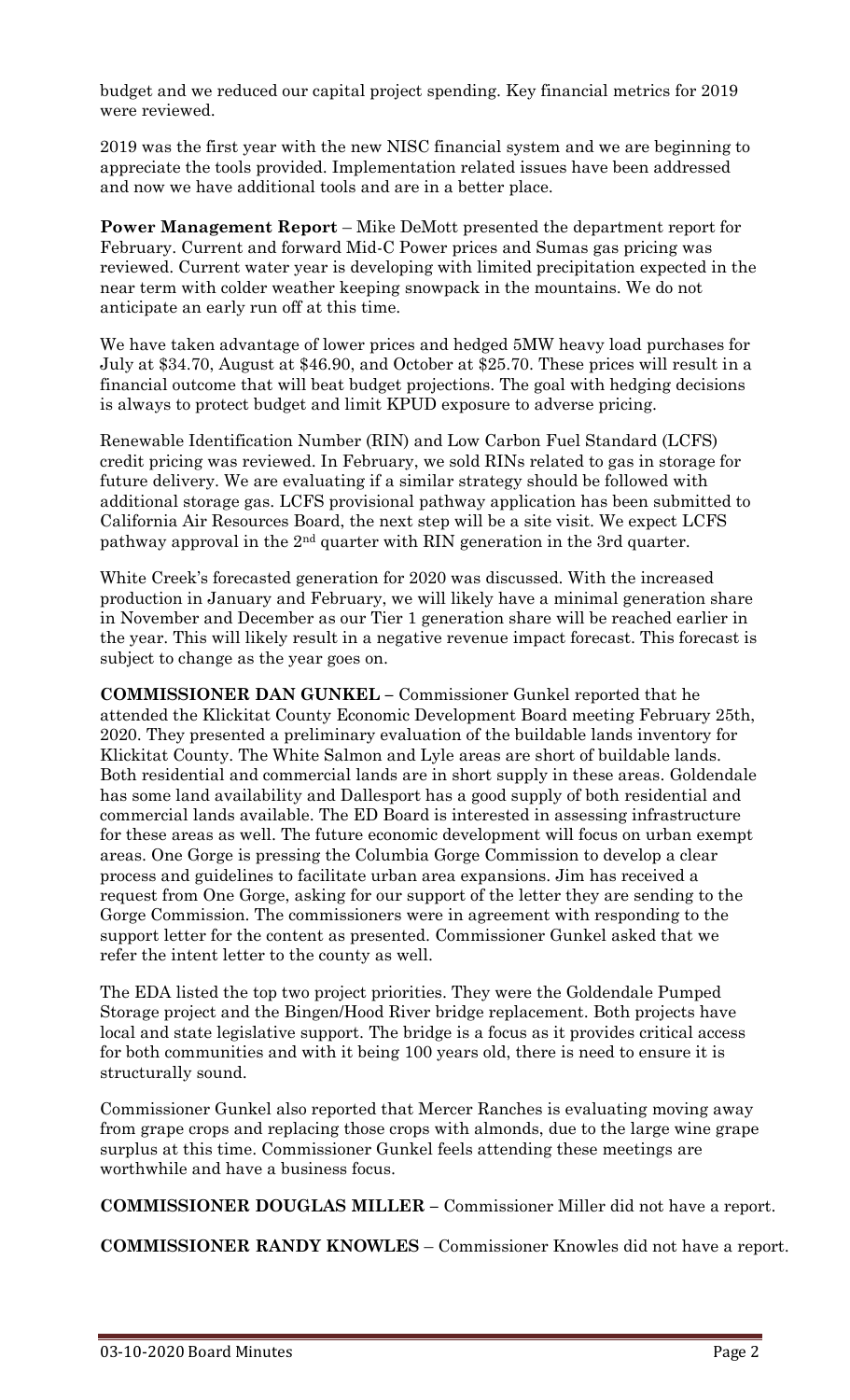**GENERAL MANAGER –** The complete report can be found at: [htp://www.klickitatpud.com/topicalMenu/commissioners/GM\\_Reports.aspx](http://www.klickitatpud.com/topicalMenu/commissioners/GM_Reports.aspx) In addition to the written report, Jim Smith presented the following information:

- One Gorge- As discussed earlier, we have been asked to support a letter drafted to the Columbia gorge commission as it relates to urban expansion areas. Commissioners were in support of the scope contained in the letter draft. We will send a support response.
- Wild fire prevention taskforce A subcommittee has been formed, focused on discussions with Department of Natural Resources to develop the model land use/easement agreement. We have assigned Mark Pritchard as the PUD representative for the taskforce. The recommendations from this taskforce will only apply to DNR lands for now, but could move outward from there. Jim's focus will be on developing a collaborative DNR investigation process. There was a good discussion at this past meeting where the Attorney General was present and listened to responses. The meeting felt positive and it appeared that DNR representatives recognized there is conflict in completing an investigation and then collecting for fire damages. Colin Willenbrock, Pend Oreille PUD's General Manager, will be taking over taskforce responsibilities from Erik Wahlquist, General Counsel at Chelan PUD.
- Covid 19- At this point we have not restricted travel. We have discussed general precautionary measures with staff and have distributed cleaning products throughout the building. We have also received a notice from Department of Health in which it informs us that water systems are not known to be involved as carriers of the virus and that the virus is susceptible to chlorine. We will continue to monitor the situation. We do have two unchlorinated water systems.
- WPUDA- We received notification that the meetings in March are cancelled or updated to teleconference; April's meetings will be evaluated.
- Skamania Cost of Service Analysis (COSA) study Jim discussed the COSA study that Skamania PUD recently completed. They look to be making a significant infrastructure investment over the next few years. Their report demonstrates a need of a 7% average rate increase per year over the next several years.
- Dallesport Water District- We have met with WJ Morris and placed him in touch with Tom McDonald of Cascadia Law. They have an immediate need for temporary water rights, in addition to a need for permanent rights we have discussed in the past. I believe they understand the work they must do in order to acquire water rights, potentially using our Cliffs rights as mitigation on a temporary basis.

## **AGENDA ITEMS:**

A. DRONE PROGRAM DISCUSSSION– Mark Garner and Brandon Johnson provided the Board with an update on the drone program. They are working with Aero Drone Corporation, who has been instrumental in this process as they have the knowledge of the Federal Aviation Administration requirements. Since this topic was last reviewed with the Board, provisions have been added to the procedure for operation in populated areas, including issues like pointing cameras away from residences, pointing cameras up while transiting an area, handling images and public notification processes. The procedure and their licensing requirements hold pilots to a very stringent standard as it applies camera positioning, hovering, and annoyance. We have some communication parameters added to the procedure to include prior to beginning flights within populated areas. Staff is required to contact Klickitat County dispatch, in case reports are received. They will be notified of our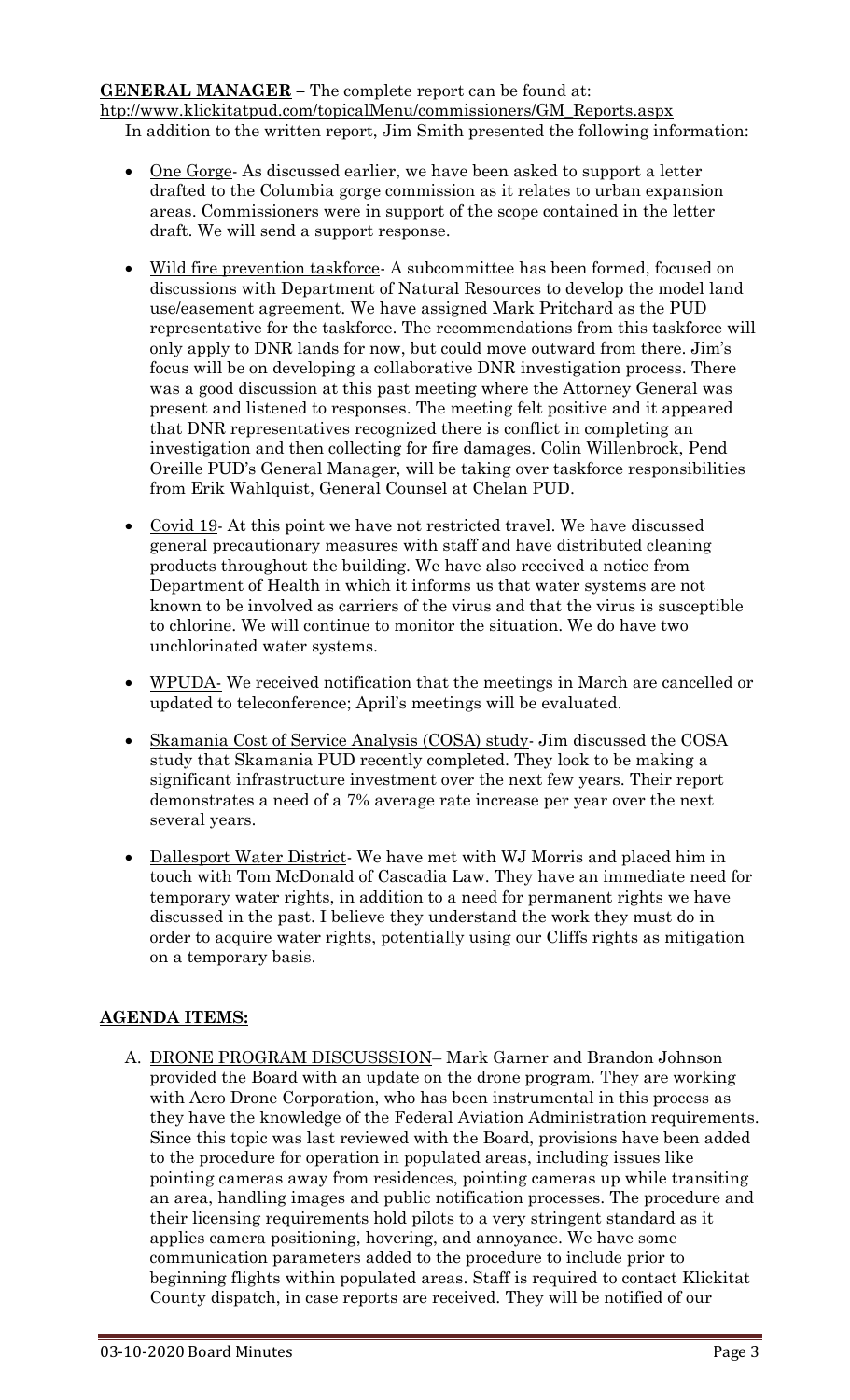location and approximate time we will be in the area. This is our standard; none of the local governments has adopted any requirements to date. Commissioner Knowles suggested that we also contact city office staff before any of these events to keep our lines of communication clear. Staff is already preparing to advertise our intent ahead of time in the Ruralite, newspapers, our website and Facebook. Employees will be identifiable when they are working; however, the drone itself is not really identifiable and the pilots will not always be close to the drone. We have developed a call log, which will be utilized to note any responses received from the public once we begin flying in populated areas. All flights at this point will have a minimum of two employees present during flight. At this time, we are required to remain within line of site of the equipment. Commissioner Gunkel felt that a procedure was a great start, but there may be a need to create a policy as the program matures. We will also add into our procedure to notify the commissioner in the area we are flying in, as part of our communication process.

- B. PROFESSIONAL SERVICES APPROVAL– **Motion** was made by Commissioner Knowles to approve the addition of Specialty Engineering, Inc. and agree to add them to the Professional Services Consultants roster for the 2020 period. Motion carried.
- C. PREQUALIFICATION OF CONTRACTORS– **Motion** was made by Commissioner Miller to approve the addition of Kool Temp, LLC to the small works roster and the addition of Palouse Power, LLC to both the large and small works rosters. Both companies have submitted all of the required documentation for approval. Motion carried.
- D. BID AWARD- 2020 Pole Inspections– **Motion** was made by Commissioner Knowles to award the 2020 Pole Inspection bid to TK Contractors based upon price and past performance. Motion carried.
- E. BID AWARD- Renewable Natural Gas Aftercooler– **Motion** was made by Commissioner Knowles to award the RNG Aftercooler bid to Westland Engineering Solutions in the amount of \$138,164.82 including tax. Motion carried.
- F. CALL FOR BID- Renewable Natural Gas Blower Skid package– **Motion** was made by Commissioner Miller to approve the Call for Bid-RNG Blower Skid package with bids being received until 2:00 p.m. on April 4, 2020. Motion carried.

## G. EXECUTIVE SESSION:

- a. Contract discussion-Potential Litigation per RCW  $42.30.110(1)(i)$ President Gunkel called for an Executive Session at 3:10 p.m. per RCW 42.30.110 (1)(i) to discuss potential *litigation or legal risks of a proposed action or current practice that the agency has identified when public discussion of the litigation or legal risks is likely to result in an adverse legal or financial consequence to the agency,* noting that the session would last for 60 minutes, for the purpose of discussing the a potential contract risk. Klickitat PUD General Council, Athan Tramountanas was present via teleconference. The session ended at 4:15. No action was taken.
- b. Collective Bargaining update per RCW 42.30.140– President Gunkel called for an Executive Session at 4:30 p.m. per RCW 42.30.140 noting that the session would last for 60 minutes, for the purpose of discussing the Collective Bargaining negotiations. The session ended at 5:15 p.m. No action was taken.